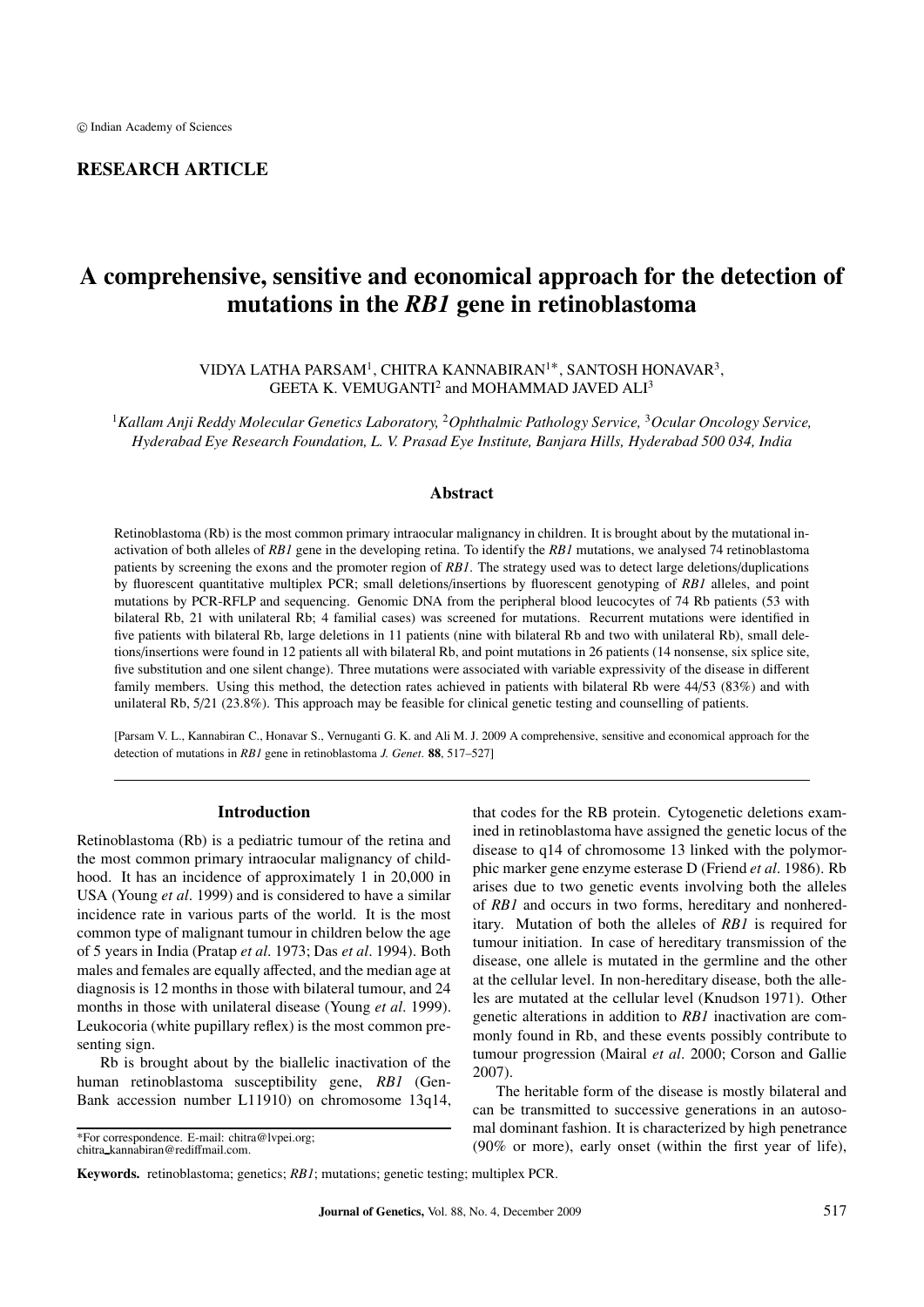and presence of multiple tumours (multifocal) in both the eyes. Majority of patients with bilateral Rb have sporadic (isolate) disease with no familial transmission that evidently arises through *de novo* mutation of *RB1* either in the germ line or embryo. About 5%–10% of patients have familial Rb with more than one affected member in the family. The non-hereditary form of the disease typically involves one eye (unilateral) and occurs as a single tumour (unifocal) with late onset i.e., after the first year of life.

Precise identification of the *RB1* gene mutation could help in enhancing the clinical management of the relatives at risk (Gallie *et al*. 1995). If the mutation is known in the proband, molecular testing of the family members at risk allows for prompt management of the disease and better visual outcome in affected children (Gallie *et al*. 1999). Identification of the *RB1* mutation in the family followed by *in vitro* fertilization (IVF) and pre-implantation genetic diagnosis (PGD) have been employed to successfully select against mutation-carriers (Xu *et al*. 2004).

The *RB1* gene shows a high degree of mutational heterogeneity in Rb with over 900 mutations reported till date (Valverde *et al*. 2005). Approaches using multiple techniques including quantitative multiplex PCR and sequencing (Richter *et al*. 2003), or DHPLC (denaturing highperformance liquid chromatography) along with quantitative multiplex PCR for short fluorescent fragments (QMPSF) (Houdayer *et al*. 2004) could achieve detection rates of 80%– 89%. Techniques that detect small mutations such as singlestrand conformation polymorphism (SSCP), denaturing gradient gel electrophoresis (DGGE) or heteroduplex analysis followed by sequencing allow the identification of mutations in a subset of patients (Shimizu *et al*. 1994; Blanquet *et al*. 1995; Liu *et al*. 1995; Alonso *et al*. 2001; Ata-ur-Rasheed *et al*. 2002; Kiran *et al*. 2003). In the present study, we developed a combinatorial approach for detection of recurrent mutations, large deletions/insertions and point mutations for screening 74 patients with Rb seen at our institution, a tertiary care referral centre.

## Materials and methods

## *Patients*

Seventy-four Rb patients who were clinically evaluated in our institute with age at diagnosis ranging from 3–48 months were included in the study. Of these, 53 had bilateral Rb and 21 had unilateral Rb. Four patients belonged to families who had one or more affected individuals in addition to the proband. After the prior approval of the study protocol by the Institutional Review Board of L. V. Prasad Eye Institute, Hyderabad, India, informed consent for genetic analyses was taken from parents/guardians of children affected with Rb. Peripheral blood samples (2–4 mL) were collected from the probands in heparinized vaccutainers during examination under anesthesia. In familial cases, blood from parents and other affected members (seven members from four families) was collected and included in our study. Blood samples were stored in −20◦C until DNA was extracted.

#### *DNA isolation*

Genomic DNA was isolated from the peripheral blood leukocytes using phenol–chloroform method. DNA was dissolved in TE (Tris-EDTA) buffer, quantitated by spectrophotometry and diluted to a concentration of 10 ng/ $\mu$ L.

## *PCR-RFLP (restriction fragment length polymorphism) analysis*

PCR-RFLP was designed for five recurrent mutations. The details of the five mutations tested, and enzymes used for PCR-RFLP are given in table 1. PCR for five exons (8, 12, 14, 20 and 23) was done using the genomic DNA of 74 Rb patients using exon-specific primers (table 2). PCR products were digested with 2 to 4 units of the restriction enzyme (MBI Fermentas, Life Sciences, Maryland, USA) in a final volume of 20  $\mu$ L using the recommended restriction enzyme buffer. All reactions were incubated overnight at appropriate temperatures. Following digestion, fragments were separated on 2% agarose gels, stained with ethidium bromide  $(0.5 \mu g/mL$  in 1x TAE) and DNA was visualized on a UV transilluminator (UVITec, Cambridge, England).

Table 1. Recurrent mutations detected by PCR-RFLP.

|   | Mutation     | Nucleotide change | Exon              | RE.        |
|---|--------------|-------------------|-------------------|------------|
|   | p.Arg251X    | g.59683C > T      | E08               | TagI $(-)$ |
| 2 | $IVS12+1G>C$ | g.70330G > C      | IVS <sub>12</sub> | Tail $(-)$ |
| 3 | p.Arg787X    | g.162238C>T       | E <sub>23</sub>   | TagI $(-)$ |
| 4 | p.Arg661Trp  | g.156713C>T       | E <sub>20</sub>   | $MspI(-)$  |
| 5 | p. Arg455X   | g.76460C > T      | E14               | $BseLI(-)$ |

IVS, intervening sequence; RE, restriction enzyme. (-) denotes loss of restriction enzyme site.

Table 2. Multiplex PCR reactions for *RB1*.

| Multiplex | Exons          |
|-----------|----------------|
| Group 1   | 12, 19, 17, IC |
| Group 2   | 14, 13, 21, IC |
| Group 3   | 20, 18, 25, IC |
| Group 4   | 10, 7, 5, IC   |
| Group 5   | 6, 9, 8, 1C    |
| Group 6   | 3, 11, 4, IC   |
| Group 7   | 24, 23, 2, IC  |
| Group 8   | 22, 26, 27, IC |
| Group 9   | $15-16$ , IC   |
| Group 10  | 1. IC          |

IC, internal control.

## *Universal primer quantitative fluorescent multiplex PCR (UPQFM-PCR)*

The strategy followed here was as described by Heath *et al*. (2000) and is based on quantitative fluorescent multiplex PCR (Heath *et al*. 2000). All the primers were designed to have a universal tag at the  $5'$  end. The strategy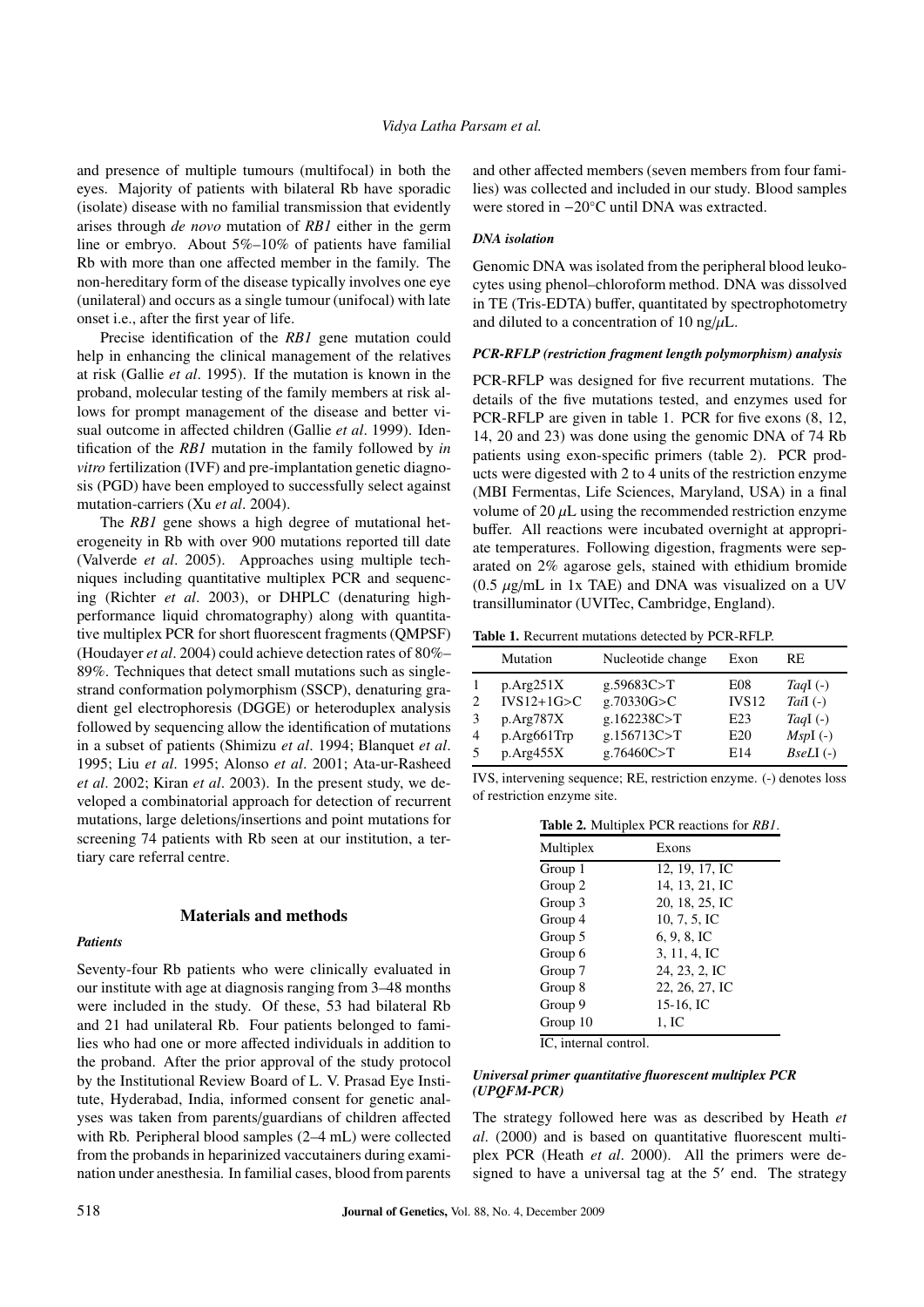involves two PCR reactions: the first (P1) reaction amplifies the selected *RB1* exons, using unique gene-specific primer sequences tagged with a common  $5'$  tag sequence of 22 nucleotides for forward and reverse primers; and the second (P2) PCR reaction amplifies the P1 amplicons using 'universal' primers that are complementary to the 5' tag sequences. The tag sequences were same as those used by Heath *et al*.  $(2000)$ . The sequence  $5'$  TCC GTC TTA GCT GAG TGG CGTA  $3'$  was the tag for the forward primer and  $5'$  AGG CAG AAT CGA CTC ACC GCTA 3' was the tag for the reverse primers. One of the universal primers was labelled with 6-Fam, and labelled PCR products were resolved on the ABI 3130XL genetic analyzer (Applied Biosystems, Foster City, USA).

An internal control (IC) consisting of exon 6 of the β*ig-H3* gene on chromosome 5 was also amplified in each multiplex PCR. The ratio of the area of the product peak obtained from amplification of each *RB1* exon to that of the internal control was determined. The sequences of primers used are provided in table 1 of appendix.

In each experiment, multiplex PCR was performed on DNA from Rb patients as well as three normal controls. Multiplex PCR reactions were set up in duplicate or triplicate for each template. P1 reaction volume was  $20 \mu L$  with  $20$  ng of template, 5 pmol of each primer, 1.5 mM MgCl<sub>2</sub>, 200  $\mu$ M dNTPs, 1x PCR buffer and 1.5 units of *Taq* DNA polymerase (Bangalore Genei, Bangalore, India). Two  $\mu$ L from the P1 product was used as template for P2. The P2 reaction was set up with the same components except for universal primers instead of specific primers. Two  $\mu$ L of the P2 products were mixed with  $10 \mu L$  of Hi-Di formamide (Applied Biosystems, Foster City, USA) and denatured at 94◦C for 5 min and quick chilled before loading the samples on the ABI 3130XL genetic analyzer (Applied Biosystems, Foster City, USA) along with the size standard LIZ (Applied Biosystems, Foster City, USA). The P1 reactions were carried out by initial denaturation at 94◦C for 3 min, 10–12 cycles of 94◦C for 30 s, 58◦C–60◦C for 35 s and 72◦C for 50 s with a final elongation at 72◦C for 10 min. The P2 reactions were carried out by initial denaturation at 94◦C for 3 min, 20 cycles of 94◦C for 30 s, 57◦C for 35 s and 72◦C for 50 s with a final elongation at 72◦C for 10 min.

## *Data and statistical analysis*

The peak area and the size of all the amplicons of RB1 in the multiplex reaction along with the internal control were determined for patients and normal controls using GeneMapper Software v 4.0 (Applied Biosystems, Foster City, USA). The ratios of the area of each exon with that of the internal control was calculated for each patient in duplicate and for the normal control in triplicate. Mean ratios and standard deviation (s.d.) were calculated for each exon in three different normal controls, and the means across normal controls  $(M_n)$  were taken for evaluation of patients.  $M_n \pm 2$  s.d. for each exon in three controls were calculated as the range (R) and this was used to evaluate the deletions/insertions in the patients. Mean peak area ratios for exons amplified in duplicate from patients' DNA that were within the range (obtained from the controls) were interpreted as having no copy number changes. If less than the range by 20% or more, deletion of that exon was inferred and if the mean ratio for an exon was more than range by 20% or more, a duplication of that exon was inferred. All 27 exons were grouped into 10 multiplex reactions are given in table 2. Small deletions/insertions were detected by size change of the fluorescent labelled PCR products of each exon on the ABI 3130XL genetic analyzer (Applied Biosystems, Foster City, USA).

#### *Sequencing*

Exons from 2–27 were amplified with 1.5 mM  $MgCl<sub>2</sub>$  at 52◦C. Primer sequences of the *RB1* promoter and exon 1 were GC-rich requiring annealing temperatures of 60◦C and 62◦C respectively, with 5% dimethyl sulfoxide (DMSO). Amplification was done using *Taq* polymerase (1–1.4 U) (Bangalore Genei, Bangalore, India), with 0.2 mM dNTPs, 1x PCR reaction buffer, 1.5 mM  $MgCl<sub>2</sub>$ , 5 pmol of each forward and reverse primers and 20 ng of genomic DNA template in a 25 or 50  $\mu$ L reaction. The PCR reactions were carried out by initial denaturation at 94◦C for 3 min, 35 cycles of 94◦C for 30 s, 52◦C–62◦C for 30–35 s and 72◦C for 35–45 s with a final elongation at 72◦C for 10 min.

Sequencing was done using the dideoxy method by fluorescent automated sequencing on the ABI 3130XL genetic analyzer (Applied Biosystems, Foster City, USA). The sequence data were analysed using SeqScape software v2.6 (ABI, Foster City, USA). Mutations are designated on the genomic *RB1* sequence with reference to GenBank accession number L11910.

#### Results

#### *Recurrent mutations detected by PCR-RFLP*

The strategy used for screening all the 74 patients is depicted in figure 1. Accordingly, they were first screened for the five recurrent mutations (listed in table 1). Mutations were identified in five patients (shown in table 3). Two nonsense mutations, Arg455X and Arg787X were found in patients RB-45 and RB-23 respectively, with bilateral disease. A missense mutation Arg661Trp was identified in two patients, RB-60 and RB-73, both with bilateral disease. A G>C change at splice junction in intron 12 at  $+1$  position was found in the proband RB-65 with bilateral disease and also in the affected father.

#### *Large deletions*/*duplications*

The remaining 69 patients were screened by UPQFM-PCR. Deletions found in 11 patients (nine bilateral Rb, two unilateral Rb) are listed in table 4. Whole gene deletions were found in two patients with bilateral Rb (RB-28 and RB-62).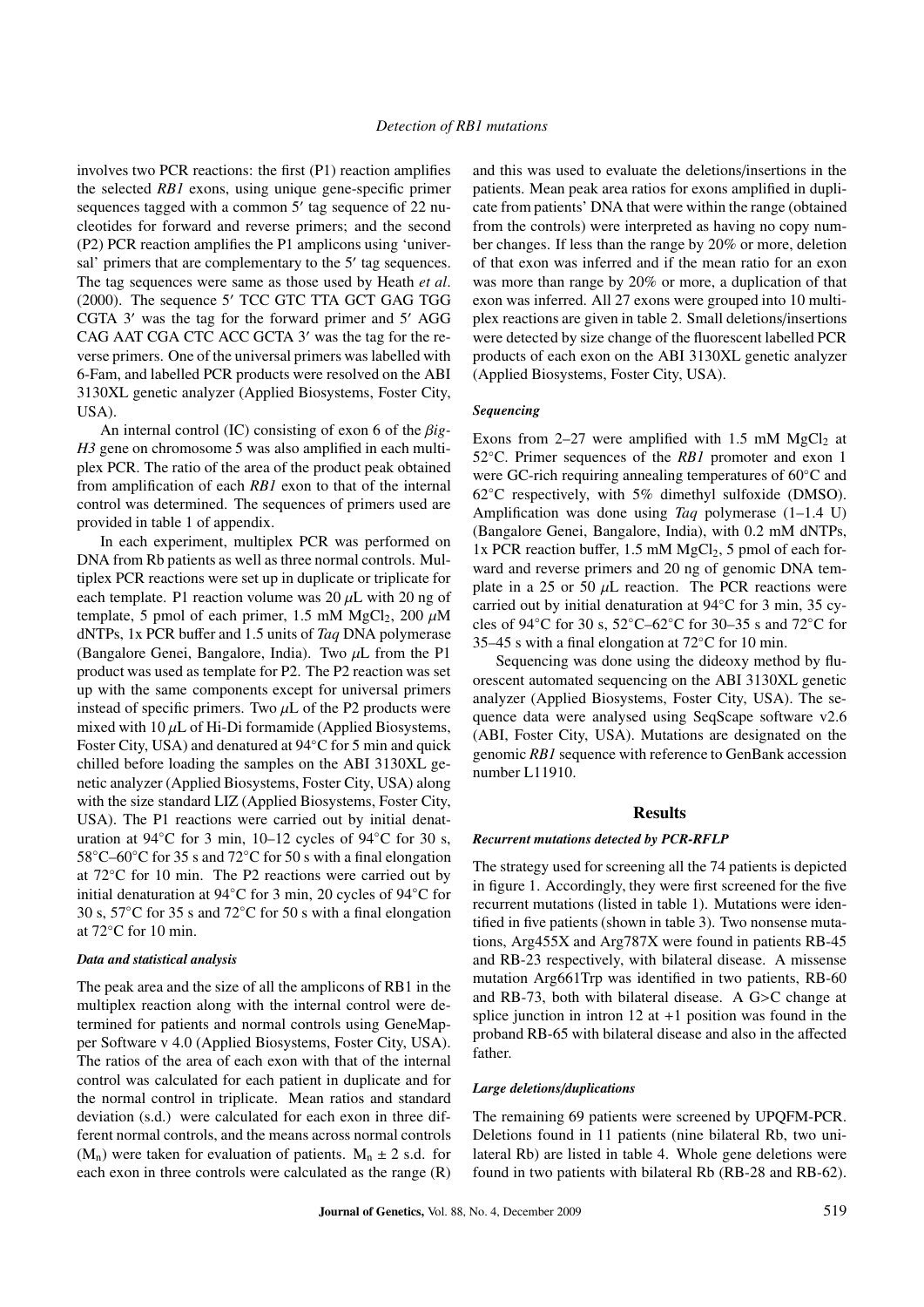*Vidya Latha Parsam et al.*



Figure 1. Strategy employed for screening retinoblastoma patients.

Table 3. Mutations identified with PCR-RFLP.

| Patient      | Laterality Exon  |                   | Mutation       | Consequence |
|--------------|------------------|-------------------|----------------|-------------|
| <b>RB-45</b> | <b>Bilateral</b> | 14                | p. Arg455X     | Nonsense    |
| RB-56        | <b>Bilateral</b> | 23                | p.Arg787X      | Nonsense    |
| RB-60        | <b>Bilateral</b> | 20                | $p.Arg661$ Trp | Missense    |
| $RB-65*$     | Bilateral        | IVS <sub>12</sub> | $IVS12+1G>C$   | Splice      |
| <b>RB-73</b> | <b>Bilateral</b> | 20                | $p.Arg661$ Trp | Missense    |

\*Patient with familial Rb.

Table 4. Large deletions identified in *RB1* gene by UPQFM-PCR.

| Patient      | Laterality       | Deletion          |
|--------------|------------------|-------------------|
| <b>RB-28</b> | <b>Bilateral</b> | exons 1-27        |
| RB-62        | <b>Bilateral</b> | exons $1-27$      |
| <b>RB-43</b> | <b>Bilateral</b> | exons 4-27        |
| <b>RB-8</b>  | <b>Bilateral</b> | exons 18-24       |
| $RB-74*$     | <b>Bilateral</b> | exons 24-26       |
| <b>RB-46</b> | <b>Bilateral</b> | exons 3-4         |
| <b>RB-18</b> | <b>Bilateral</b> | exon 20           |
| <b>RB-32</b> | <b>Bilateral</b> | exon 4            |
| <b>RB-33</b> | <b>Bilateral</b> | exon <sub>3</sub> |
| $RB-7$       | Unilateral       | exons 15-16       |
| <b>RB-47</b> | Unilateral       | exon 20           |

\*Patient with familial Rb. Mutations shown in bold represent novel mutations

A large deletion of exons 4–27 was found in one patient RB-43, with bilateral disease. One patient RB-8 (bilateral Rb) had a deletion of seven exons (exons 18–24). A deletion of two exons, 3 and 4 was found in one patient RB-46 (bilateral Rb). Single exon deletions of exons 3, 4 and 20 were found in RB-33, RB-32 and RB-18, respectively, all with bilateral disease. In family RB-74, deletion of exons 24–26 was identified in the proband, sibling and father, all affected. Multiplex peak data for this patient for three multiplex reactions are shown in figure 2 and table 5. The same deletion resulted in different phenotypes in this family. The proband had bilateral Rb, the father had phthisis bulbi in one eye (phthisis bulbi is a shrunken non-functional eye suspected to have arisen because of spontaneous regression of the tumour due to necrosis) and the affected sibling had unilateral Rb. Exonic deletions were also identified in two patients with unilateral disease RB-7 and RB-47, with deletions of exons 15–16 and 20 respectively. Of all the large deletions identified five are novel.

### *Small deletions*/*insertions:*

Small deletions/insertions were found in 12 patients, all with bilateral Rb (table 6). Three patients had changes within introns, including a 4-bp deletion in intron 24 in two patients RB-24 and RB-72, beginning at  $+1$  and  $+3$  positions of the intron respectively. One patient RB-70 had a 1-bp insertion at −22 of intron 5. The significance of this change is not known and any possible effect on mRNA splicing would have to be determined by RNA analysis. Deletions of 1 bp occurred in six patients, deletion of 3 bp in exon 17 in one patient, a 14 bp deletion in exon 14 in one patient), and an insertion of 5 bp in exon 8 in one patient. The genomic positions of the deletion/insertion were determined by bidirectional sequencing of the PCR products.

## *Point mutations:*

The remaining 46 patients were screened by bidirectional sequencing of all the 27 exons and the promoter region to detect point mutations. Nonsense mutations were identified in 12 patients (10 bilateral and two unilateral Rb; listed in table 7a). Splice site mutations were identified in five patients all with bilateral disease. They were found at IVS2-2, IVS3+1, IVS11-1, IVS22+5, and IVS24+5 in RB-21, RB-15, RB-59, RB-40 and RB-63 respectively (table 7b). In RB-40 and RB-63, which were familial cases, the same mutation was found in the affected members of the families.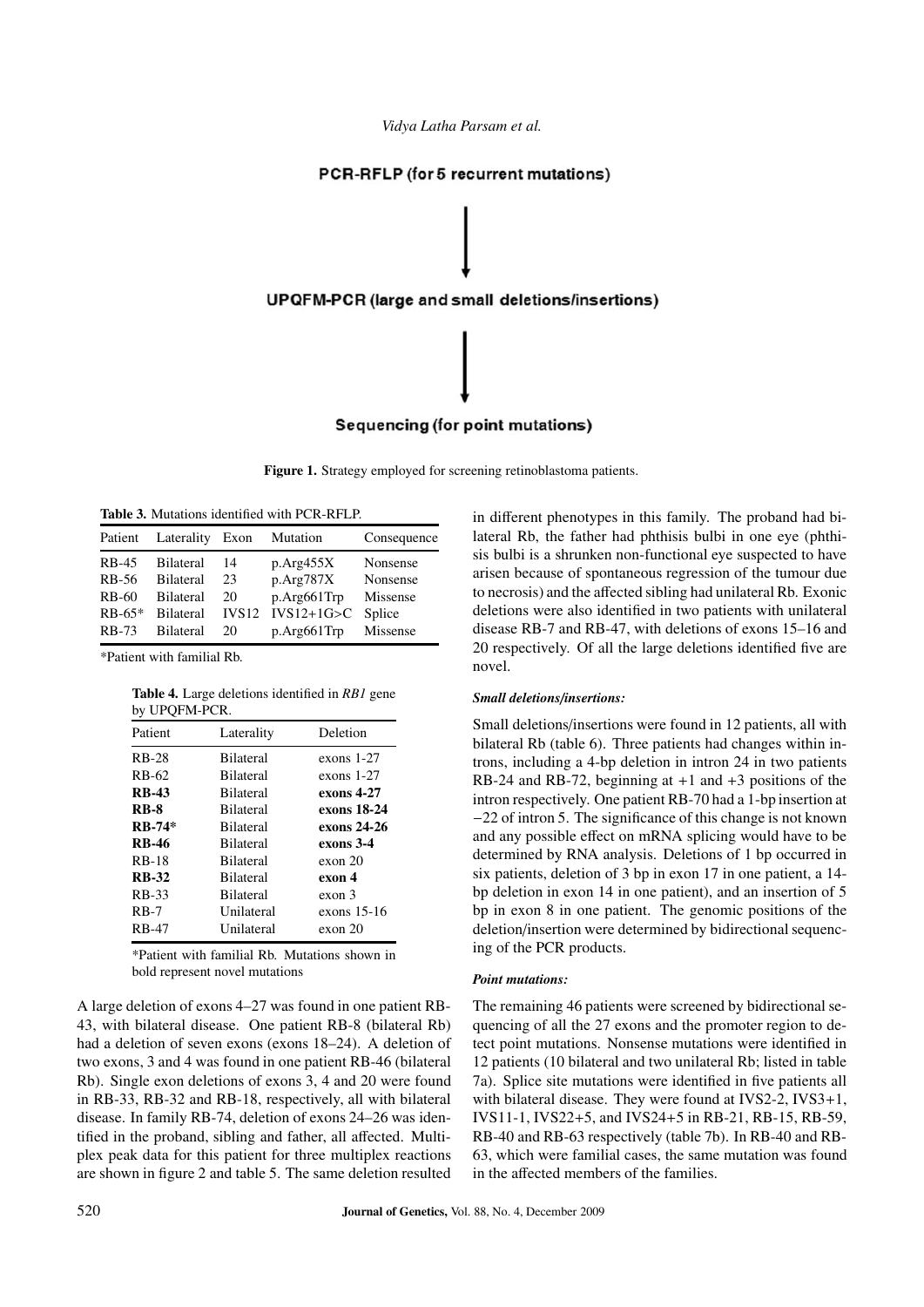

## A. Normal control

Figure 2. Multiplex PCR reactions III, VII and VIII for control and patient RB-74. Multiplex PCR peak data for patient RB74 and normal control are shown above to illustrate copy number changes in exons 24, 25 and 26. The peaks are labelled for exon, size and area. E, exon; IC, internal control; S, fragment size; A, peak area. Peaks for exons showing copy number change in RB74 are marked by asterisks.

Base substitutions resulting in missense changes were found in three patients, RB-29 (unilateral Rb), RB-51 and RB-52 (bilateral disease), listed in table 7c. In RB-67, change of g.56857A>G was identified, leading to a synonymous change (Glu203Glu).

## Discussion

By combining three different approaches, mutations were identified in 49 out of 74 patients. Two changes, a 1-bp insertion at 22 of intron 5 (RB-70, table 6) and a silent change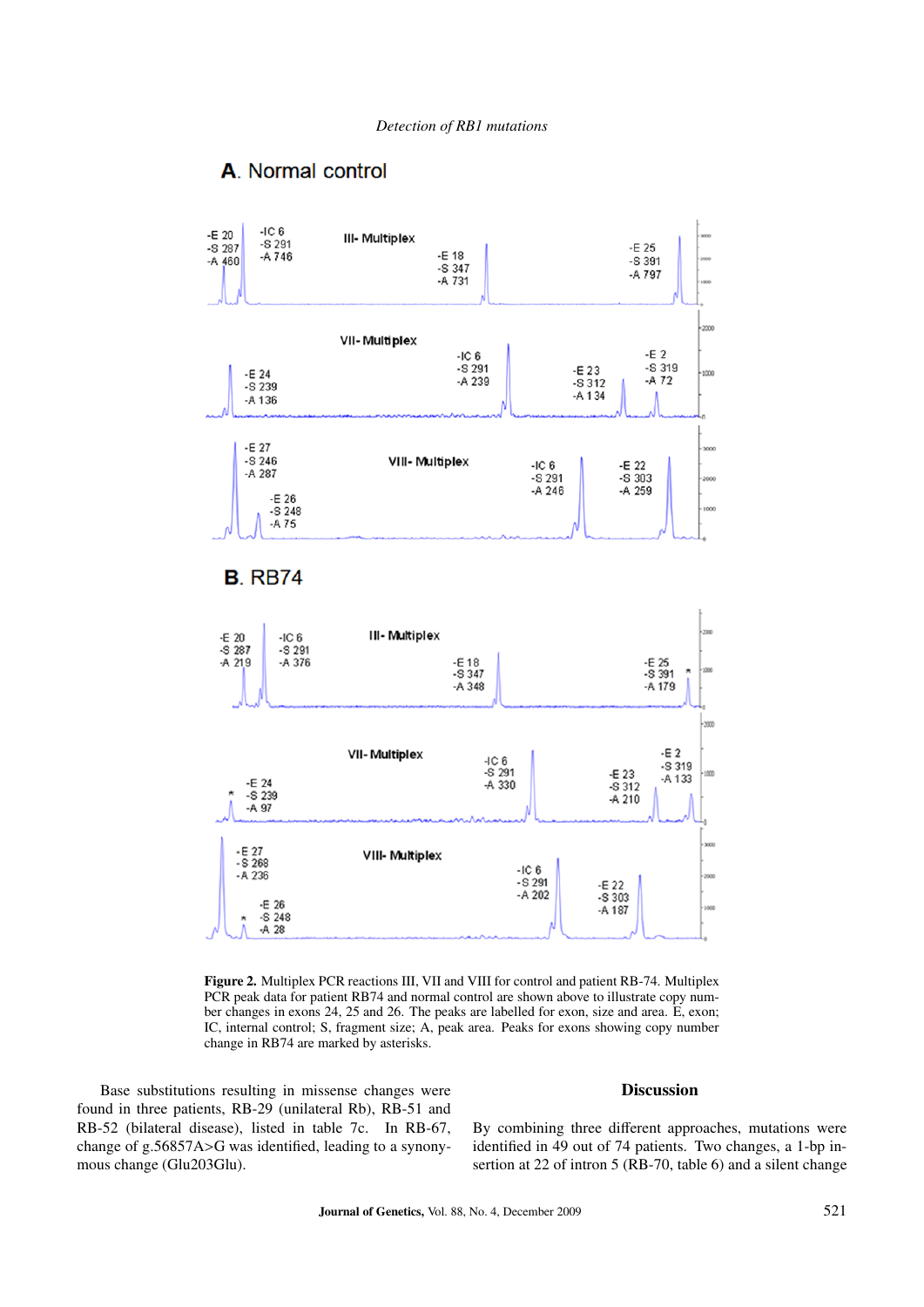## *Vidya Latha Parsam et al.*

| Exon           |         | Size | Peak area | Ratio | Mean ratio        | Normal range     |
|----------------|---------|------|-----------|-------|-------------------|------------------|
| Multiplex VII  |         |      |           |       |                   |                  |
| 74A            | Exon 24 | 239  | 28        | 0.29  | $0.29(42\%$ less) | 0.50 to 0.72     |
| 74A            | $E-6$   | 291  | 95        | 1.00  | 1.00              |                  |
| 74A            | Exon 23 | 312  | 52        | 0.55  | 0.52              | $0.47$ to $0.58$ |
| 74A            | Exon 2  | 318  | 40        | 0.42  | 0.41              | $0.40$ to $0.45$ |
| 74B            | Exon 24 | 239  | 41        | 0.29  |                   |                  |
| 74B            | $E-6$   | 291  | 139       | 1.00  |                   |                  |
| 74B            | Exon 23 | 312  | 69        | 0.50  |                   |                  |
| 74B            | Exon 2  | 318  | 56        | 0.40  |                   |                  |
| Multiplex III  |         |      |           |       |                   |                  |
| 74A            | Exon 20 | 287  | 184       | 0.63  | 0.61              | $0.52$ to $0.92$ |
| 74A            | $E-6$   | 291  | 292       | 1.00  | 1.00              |                  |
| 74A            | Exon 18 | 347  | 286       | 0.98  | 0.95              | 0.92 to 1.33     |
| 74A            | Exon 25 | 391  | 147       | 0.50  | $0.49(51\%$ less) | 1.00 to 1.39     |
| 74B            | Exon 20 | 287  | 219       | 0.58  |                   |                  |
| 74B            | $E-6$   | 291  | 376       | 1.00  |                   |                  |
| 74B            | Exon 18 | 347  | 348       | 0.93  |                   |                  |
| 74B            | Exon 25 | 391  | 179       | 0.48  |                   |                  |
| Multiplex VIII |         |      |           |       |                   |                  |
| 74A            | Exon 27 | 246  | 236       | 1.17  | 1.20              | 1.12 to 1.30     |
| 74A            | Exon 26 | 248  | 28        | 0.14  | $0.14$ (53% less) | 0.30 to 0.33     |
| 74A            | $E-6$   | 291  | 202       | 1.00  | 1.00              |                  |
| 74A            | Exon 22 | 303  | 187       | 0.93  | 0.87              | 0.81 to 1.16     |
| 74B            | Exon 27 | 246  | 245       | 1.24  |                   |                  |
| 74B            | Exon 26 | 248  | 27        | 0.14  |                   |                  |
| 74B            | $E-62$  | 91   | 198       | 1.00  |                   |                  |
| 74B            | Exon 22 | 303  | 162       | 0.82  |                   |                  |

Table 5. Mean peak areas of exons 24, 25 and 26 in multiplex PCR reactions VII, III and VIII for RB-74 and comparison with the normal range obtained from three normal controls.

'A' and 'B' denote duplicate PCRs of the same exon. Peak areas were obtained from GeneMapper Software v 4.0 (ABI, Foster City, USA). Data in bold represents the exons the showed copy number changes.

Table 6. Small insertions/deletions in the RB1 gene.

| Patient      | Laterality       | Exon         | del/ins   | Genomic position       |
|--------------|------------------|--------------|-----------|------------------------|
| <b>RB-6</b>  | <b>Bilateral</b> | 8            | 5-bp ins  | g.59730_59731insAACAA  |
| <b>RB-11</b> | <b>Bilateral</b> | 1            | 1-bp del  | $g.2189$ del $C$       |
| <b>RB-17</b> | <b>Bilateral</b> | 8            | 1-bp del  | g.59792delA            |
| $RB-20$      | <b>Bilateral</b> | 17           | 3-bp del  | g.78155_78157delAAG    |
| $RB-24$      | <b>Bilateral</b> | <b>IVS24</b> | 4-bp del  | g.170403_170406delGTGA |
| <b>RB-50</b> | <b>Bilateral</b> | 6            | 1-bp del  | g.45863delA            |
| <b>RB-64</b> | <b>Bilateral</b> | 13           | 1-bp del  | g.73804delG            |
| <b>RB-66</b> | <b>Bilateral</b> | 14           | 14-bp del | g.76464_76477del14     |
| <b>RB-68</b> | <b>Bilateral</b> | 1            | 1-bp del  | $g.2124$ del $C$       |
| <b>RB-70</b> | <b>Bilateral</b> | <b>IVS5</b>  | 1-bp ins  | g.45776insT            |
| <b>RB-71</b> | <b>Bilateral</b> | 3            | 2-bp del  | g.39552_39553delTA     |
| <b>RB-72</b> | <b>Bilateral</b> | <b>IVS24</b> | 4-bp del  | g.170405_170408delGAGT |

Novel mutations are indicated in bold.

Glu204Glu (RB-67, table 7c) are of uncertain pathogenic impact. When the mutant sequence of Rb-70 was analysed by Human Splice Finder (http://www.umd.be/HSF/), the enhancer motif for SR protein (Serine-Arginine proteins) was disrupted completely thereby implicating that it might have an impact on splicing (Desmet *et al*. 2009). The presence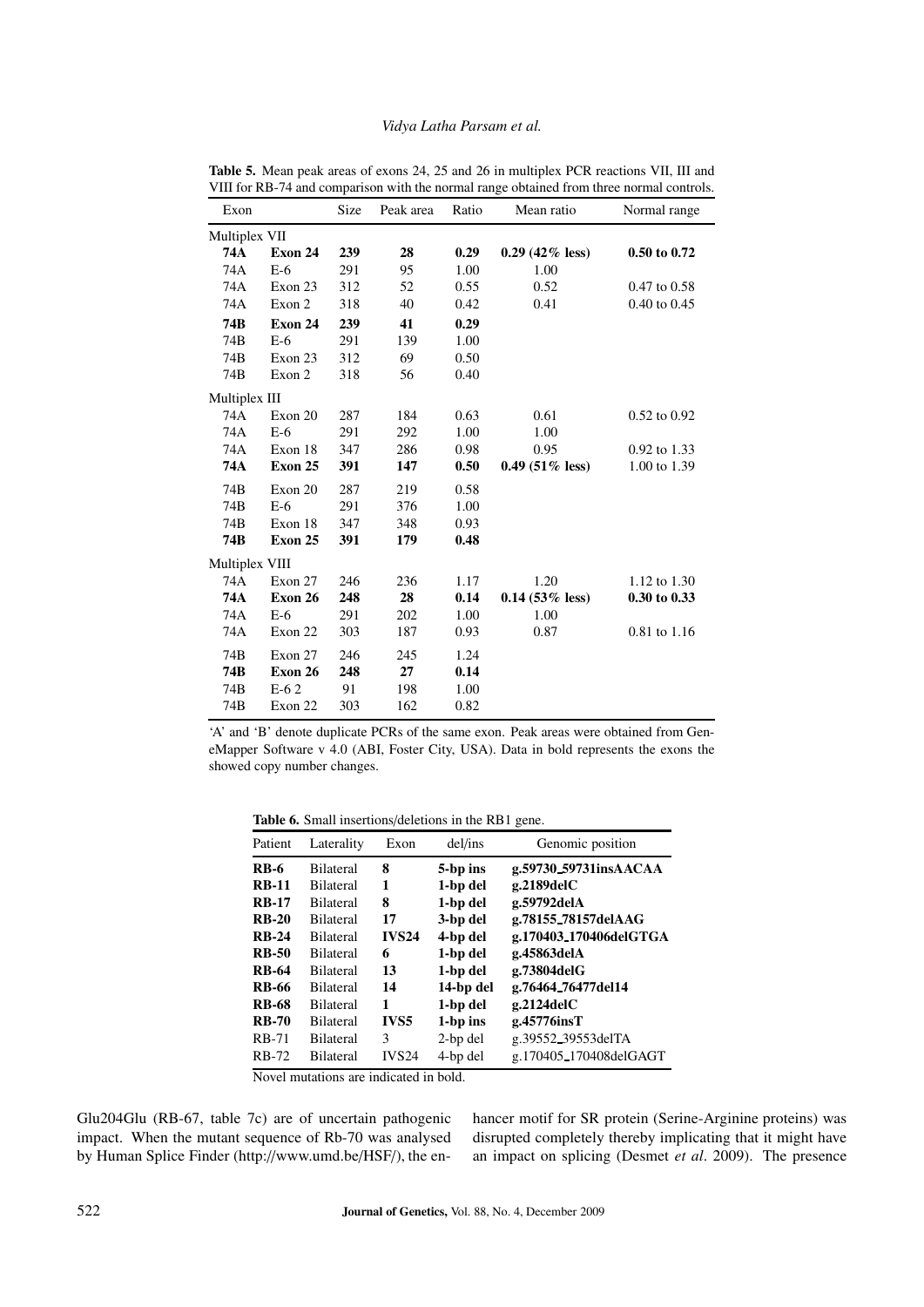| Patient      | Laterality       | Exon | Genomic change | Mutation in amino acid |
|--------------|------------------|------|----------------|------------------------|
| $RB-1$       | <b>Bilateral</b> | 17   | g.78250C > T   | p. Arg556X             |
| $RB-2$       | <b>Bilateral</b> | 10   | g.64348C > T   | p.Arg320X              |
| $RB-12$      | <b>Bilateral</b> | 8    | g.59728C > T   | p.Gln266X              |
| <b>RB-37</b> | Unilateral       | 3    | g.39458C > T   | p.Gln93X               |
| <b>RB-39</b> | <b>Bilateral</b> | 21   | g.160741T > A  | p.Cys706X              |
| <b>RB-41</b> | Unilateral       | 10   | g.64348C > T   | p. Arg320X             |
| <b>RB-48</b> | <b>Bilateral</b> | 10   | g.64348C > T   | p. Arg320X             |
| <b>RB-53</b> | <b>Bilateral</b> | 17   | g.78238C > T   | p.Arg552X              |
| RB-54        | <b>Bilateral</b> | 14   | g.76430C > T   | p. Arg445X             |
| <b>RB-57</b> | <b>Bilateral</b> | 23   | g.162348A > T  | p.Lys824X              |
| RB-58        | <b>Bilateral</b> | 13   | g.73774G > T   | p.Glu413X              |
| <b>RB-75</b> | <b>Bilateral</b> | 18   | g.150037C > T  | p.Arg579X              |
|              |                  |      |                |                        |

Table 7a. Nonsense mutations.

Table 7b. Splice site mutations.

| Patient      | Laterality       | Position        | Mutation     |
|--------------|------------------|-----------------|--------------|
| $RB-15$      | <b>Bilateral</b> | $IVS$ 3+1       | g.39562G > T |
| <b>RB-21</b> | <b>Bilateral</b> | <b>IVS 2-2</b>  | g.39444A>G   |
| <b>RB-59</b> | <b>Bilateral</b> | <b>IVS 11-1</b> | g.70241G > A |
| $RB-63*$     | <b>Bilateral</b> | IVS $24+5$      | g.170407G>C  |
| $RB-40*$     | <b>Bilateral</b> | $IVS$ 22+5      | g.162115G>C  |

\*Patients with familial Rb.

Table 7c. Missense and silent changes.

| Patient      | Laterality       | Exon | Mutation     | Amino acid change |
|--------------|------------------|------|--------------|-------------------|
| RB-29        | Unilateral       | 9    | g.61788C > T | p.Thr307Ile       |
| <b>RB-51</b> | <b>Bilateral</b> | 7    | g.56897T > G | p.Leu218Val       |
| RB-52        | <b>Bilateral</b> |      | g.2196G > A  | p.Arg46Lys        |
| <b>RB-67</b> | <b>Bilateral</b> |      | g.56857A > G | p.Glu204Glu       |

Novel mutations are indicated in bold font.

of the Glu204Glu change in normal controls was tested in 80 unrelated controls and it was found to be absent. Further studies at the mRNA level would be required to know whether the two changes affect splicing.

Mutations were identified in 44 patients with bilateral Rb at about 83% (44/53) detection rate and in five patients with unilateral Rb with a detection rate of  $21\%$  (5/21). In four cases with familial Rb, the causative mutation was identified in the proband and also in the affected relatives. Variable expressivity was found in three families with splice mutations and in one family with deletion of the C-terminal region of RB1 (exons 24–26). In family RB-40, a G>C change in IVS22 at +5 position was identified in the proband (unilateral Rb), sibling (bilateral Rb) and in the mother who was not affected as determined by clinical examination. The same genotype resulted in variable expressivity and incomplete penetrance. In RB-63, a G>C change in IVS24+5 was found in the proband (bilateral Rb), and probands mother

(unilateral Rb). Analysis of the two splice site mutations by Human Splicing Finder (http://www.umd.be/HSF/) showed that the consensus values of the wild-type splice donor sites were lowered by 13%–14%, thereby predicting disruption of normal splicing (Desmet *et al*. 2009). A third mutation with variable expressivity was deletion of three exons (24– 26) identified in the proband RB-74 (bilateral Rb), sibling (unilateral Rb) and probands father (pthisis bulbi with a spontaneously regressed tumour in one eye).

Of the total mutations identified, 22.4% (11/49) were large deletions, 25% (12/49) were small deletions/insertion, 28.5% (14/49) were nonsense mutations, 12.3% (6/49) were splice mutations, and 10.2% (5/49) were missense mutations. The consequence of all the small deletions/insertions except the 3-bp deletion in exon 17 in RB-20 (table 6) are predicted to cause frame-shift and premature termination upon analysis by ExPASy proteomic tools (http://www.expasy.ch/tools/ #translate) (Gasteiger *et al*. 2003).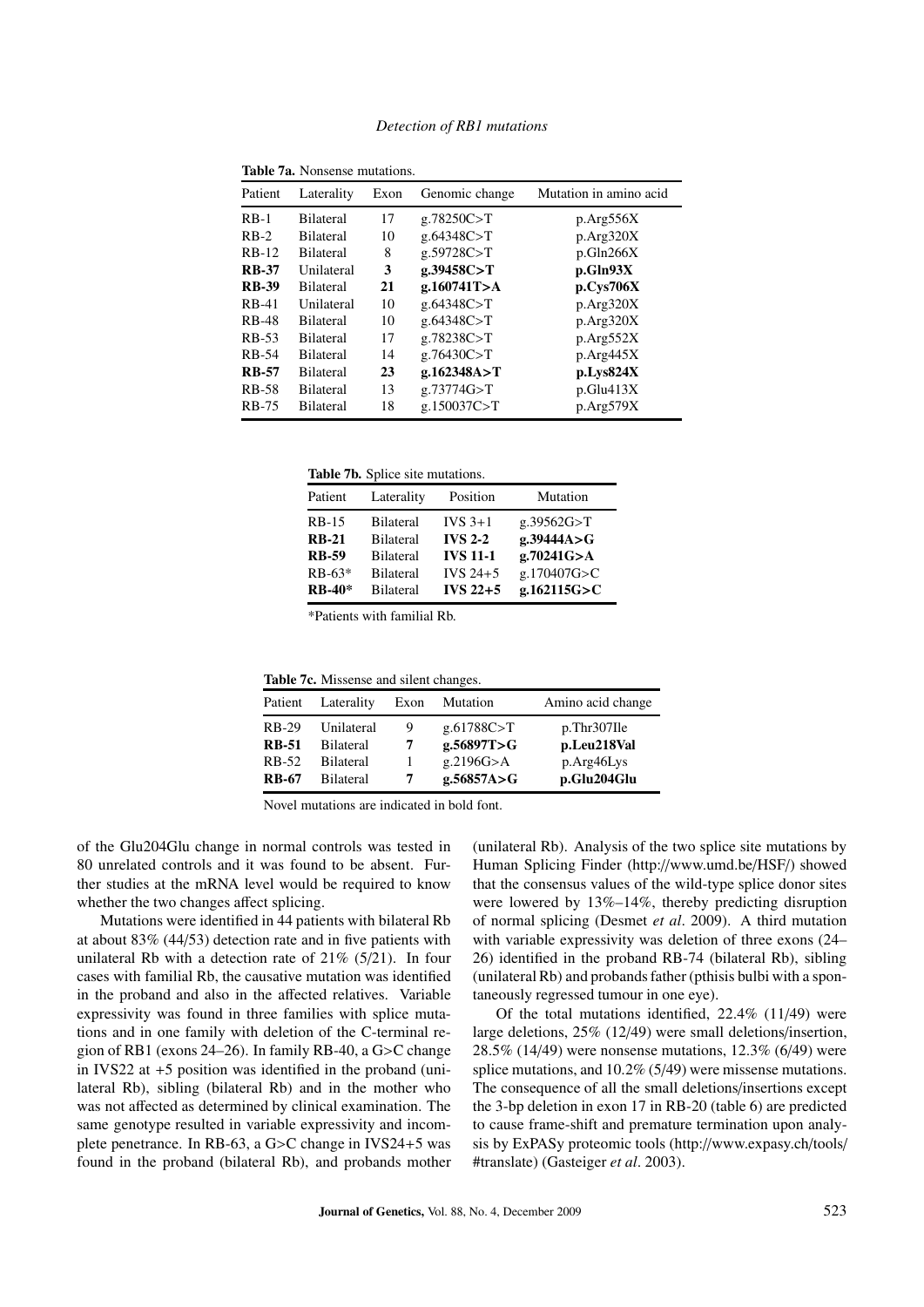There are 46 arginine codons in *RB1* gene, of which 14 are encoded by CGA/CGG, and 13 are targets for recurrent mutations (Richter *et al*. 2003). Of the C>T changes observed in 12 patients in our study, majority i.e., 11 patients had a change of CGA (arginine) codon to TGA (stop codon). Similar findings involving mutations at CpG dinucleotides have been described earlier (Cowell *et al*. 1994). Only one C>T change in RB-29 resulted in change of threonine to isoleucine in the protein.

Of the three missense substitutions observed, one mutation in RB-51, a T>G change at g.56897 (Leu218Val) is a novel mutation. This change was absent in 80 unrelated normal control individuals. When the Rb protein from human was aligned with other species by ClustalW alignment (http://www.ebi.ac.uk/Tools/clustalw2/) the leucine residue is fairly well conserved amongst closely related species (figure 3) suggesting that such mutation might be deleterious to the function of the protein.

Of the 49 mutations identified, 23 mutations were not reported earlier to our knowledge and these are novel mutations identified in our study. They are distributed as five large deletions, 10 small deletions, three nonsense mutations, three splice site mutations, one missense and one silent change.

A detection rate of 83% was achieved with this approach in bilateral Rb. Earlier studies have reported that detection rates of 80% to 90% were achievable with a comprehensive approach using a combination of two or three different techniques - cytogenetics/fluorescent *in situ* hybridization (FISH) / Southern blot / quantitative multiplex PCR for large gene rearrangements and PCR-sequencing or denaturing high performance liquid chromatography (DHPLC) for point mutations (Lohmann *et al*. 1996; Richter *et al*. 2003; Houdayer *et al*. 2004; Bamne *et al*. 2005; Nichols *et al*. 2005; Brichard *et al*. 2006; Fernandez *et al*. 2007). An approach of MLPA (multiplex ligation-dependent probe amplification) in combination with DHPLC also identified large mutations that comprised of 22% of the total mutations (Sellner *et al*. 2006). Since only one primer needs to be fluorescently labelled in the method used by us, it is more economical that other methods requiring multiple fluorescent probes. Multiplexing is more robust and less time-consuming. Mutations were not identified in 10 patients with bilateral Rb, and might be located deeper within the introns or were not detected in blood due to mosaicism. Overall, this approach is sensitive and cost effective. It may be suitable for use in molecular testing of the families who seek genetic counselling.

| Species       | Rb Protein Alignment |   |   |     |    |       |   |          |   |   |             |        |    |    |    |           |    |    |  |
|---------------|----------------------|---|---|-----|----|-------|---|----------|---|---|-------------|--------|----|----|----|-----------|----|----|--|
| Human         | D                    | D |   | v   |    | S     | F | $\Omega$ |   | М | С           | v      | L  | D  | Y  | F         |    | K  |  |
| Cow           | D                    | D |   | v   |    | S     | F | $\Omega$ |   | M | C           | v      | L  | D  | Y  | F         |    | K  |  |
| Chimpanzee    | D                    | D | п | v   |    | S     | F | $\Omega$ | ш | M | $\mathbf C$ | v      | L  | D  | Y  | F         |    | K  |  |
| Platypus      | D                    | D | т | v   | ı  | S     | F | $\Omega$ | L | M | C           | v      | L  | D  | Y  | F         |    | K  |  |
| Rhesus monkey | D                    | D | L | v   | п  | S     | F | $\Omega$ | ш | M | C           | V      | L  | D  | Y  | F         |    | Κ  |  |
| Dog           | D                    | D | п | v   | 1  | S     | F | $\Omega$ | п | M | C           | V      | L  | D  | Y  | F         |    | K  |  |
| Horse         | D                    | D | п | v   | п  | S     | F | Q        |   | M | C           | $\vee$ | L  | D  | Y  | F         |    | K  |  |
| Norway rat    | D                    | D | L | v   | ı  | S     | F | $\Omega$ | L | M | C           | V      | L  | D  | Y  | F         |    | K  |  |
| Chicken       | D                    | D | L | v   | ı  | S     | F | $\Omega$ | L | M | $\mathbf C$ | V      | L  | D  | Y  | F         |    | Κ  |  |
| Zebra fish    | D                    | D | т | V   | п  | S.    | F | $\Omega$ | ш | М | C           | V      | L  | D. | Y  | F         | ı. | K. |  |
|               |                      |   |   |     |    |       |   |          |   |   |             |        |    |    |    |           |    |    |  |
| Consensus     | D                    |   |   | DLV | -1 | $S$ F |   | $Q$ L    |   | M | $\mathbf C$ |        | VL |    | DY | $F \perp$ |    |    |  |
|               |                      |   |   |     |    |       |   |          |   |   |             |        |    |    |    |           |    |    |  |

Figure 3. Clustal W alignment of Rb proteins of humans versus other species.

## Appendix

| <b>TADIC 1.</b> FILITIOIS USED TOFF CIN OF <i>KDT</i> GAOIIS. |                          |                                                     |     |  |  |  |  |  |  |  |
|---------------------------------------------------------------|--------------------------|-----------------------------------------------------|-----|--|--|--|--|--|--|--|
| Exon                                                          | FP/RP<br>Primer sequence |                                                     |     |  |  |  |  |  |  |  |
| Promoter                                                      | FP                       | GCGAATTCCCAAAAGGCCAGC<br>AAGTGTCTAAC                | 709 |  |  |  |  |  |  |  |
| Exon 1-Seq                                                    | $1-F$                    | TCCGTCTTAGCTGAGTGGCGTA<br>TTTTGTAACGGGAGTCGGGAGAGG  | 356 |  |  |  |  |  |  |  |
|                                                               | $1-R$                    | AGG<br>AGGCAGAATCGACTCACCGCT<br>ACCTTGCGCCCGCCCTACG |     |  |  |  |  |  |  |  |
| $Exon-1-qPCR$                                                 | $1 - qFP$                | TCCGTCTTAGCTGAGTGGCGT<br>ATCCTCCACAGCTCGCTGGCT      | 255 |  |  |  |  |  |  |  |
|                                                               | $1-qRP$                  | AGGCAGAATCGACTCACCGCT                               |     |  |  |  |  |  |  |  |

Table 1. <u>Drimars used for DCD</u> of *BB1* example.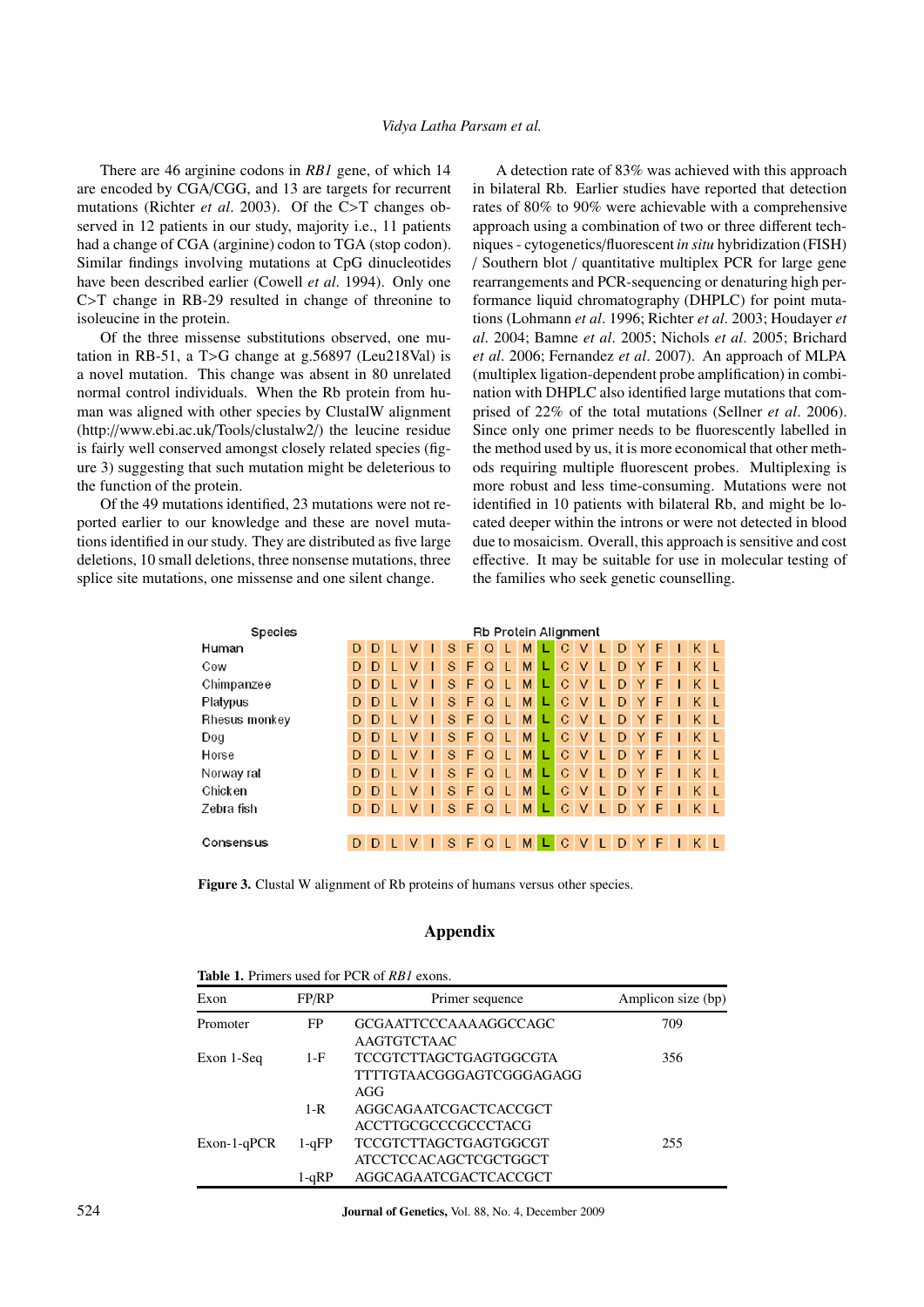| Exon       | FP/RP   | Primer sequence                  | Amplicon size (bp) |
|------------|---------|----------------------------------|--------------------|
|            |         | ACTTCCCGCGTGAGGCGAC              |                    |
| Exon 2     | 2-F     | <b>TCCGTCTTAGCTGAGTGGCGT</b>     | 318                |
|            |         | ATTTTCATTTGGTAGGCTTGAGTTT        |                    |
|            | 2-R     | AGGCAGAATCGACTCACCGCT            |                    |
|            |         | ACCTCTGGGTAATGGAATTATTATT        |                    |
| Exon 3     | $3-F$   | TCCGTCTTAGCTGAGTGGCGT            | 234                |
|            |         | AATTTGATCTTTATTTTTTGTTCCC        |                    |
|            | $3-R$   | AGGCAGAATCGACTCACCGCTA           |                    |
|            |         | TTCATTTCCTTTTATGGCAGAG           |                    |
| Exon 4     | 4-F     | TCCGTCTTAGCTGAGTGGCGTATG         | 340                |
|            |         | TAGAGCTGATAATCTTTTGAATTG         |                    |
|            | $4-R$   | AGGCAGAATCGACTCACCGCTAAT         |                    |
|            |         | TCCCAGAATCTAATTGTGAACA           |                    |
| Exon 5     | 5-F     | <b>TCCGTCTTAGCTGAGTGGCGTATT</b>  | 340                |
|            |         |                                  |                    |
|            |         | GGGAAAATCTACTTGAACTTTG           |                    |
|            | 5-R     | AGGCAGAATCGACTCACCGCT            |                    |
|            |         | AGCTATAATCGATCAAACTAACCCT        |                    |
| Exon 6     | $6-F$   | <b>TCCGTCTTAGCTGAGTGGCGT</b>     | 222                |
|            |         | <b>ATTTCCTGTTTTTTTTCTGCTTTCT</b> |                    |
|            | $6-R$   | AGGCAGAATCGACTCACCGCT            |                    |
|            |         | AATTTAGTCCAAAGGAATGCCAA          |                    |
| Exon 7     | 7-F     | TCCGTCTTAGCTGAGTGGCGT            | 284                |
|            |         | <b>ACCTGCGATTTTCTCTCATACAA</b>   |                    |
|            | $7 - R$ | AGGCAGAATCGACTCACCGCTAAG         |                    |
|            |         | <b>ACATTCAATAAGCAACTGCTGA</b>    |                    |
| Exon 8     | 8-F     | <b>TCCGTCTTAGCTGAGTGGCGTATG</b>  | 300                |
|            |         | ATGGATGTACAATTGTTCTTAT           |                    |
|            | 8-R     | AGGCAGAATCGACTCACCGCTAAT         |                    |
|            |         | ATTGTTAGGGAGAACTTACATC           |                    |
| Exon 9     | $9-F$   | <b>TCCGTCTTAGCTGAGTGGCGTACC</b>  | 254                |
|            |         | TGCATTGTTCAAGAGTCAAGAG           |                    |
|            | 9-R     | AGGCAGAATCGACTCACCGCT            |                    |
|            |         | ACCTCCCTCCACAGTCTCAAAAC          |                    |
| Exon 10    | $10-F$  | <b>TCCGTCTTAGCTGAGTGGCGTACT</b>  | 262                |
|            |         | <b>GTGTGCTGAGAGATGTAATGAC</b>    |                    |
|            |         | AGGCAGAATCGACTCACCGCTACA         |                    |
|            | $10-R$  |                                  |                    |
|            |         | ACCTATATCTAAAGCAAATCAATC         |                    |
| Econ 11    | $11-F$  | <b>TCCGTCTTAGCTGAGTGGCGT</b>     | 262                |
|            |         | ATGATGCATAAAGCACAAATTGT          |                    |
|            | $11-R$  | AGGCAGAATCGACTCACCGCTAAA         |                    |
|            |         | CGTGAACAAATCTGAAACACTA           |                    |
| Exon 12    | $12-F$  | TCCGTCTTAGCTGAGTGGCGT            | 236                |
|            |         | <b>ATTCTCCCTTCATTGCTTAACAC</b>   |                    |
|            | $12-R$  | AGGCAGAATCGACTCACCGCTAAA         |                    |
|            |         | TTTCAAGTTTCTTTGCCAAGAT           |                    |
| Exon 13    | $13-F$  | <b>TCCGTCTTAGCTGAGTGGCGTATC</b>  | 283                |
|            |         | <b>TGATTACACAGTATCCTCGACA</b>    |                    |
|            | $13-R$  | AGGCAGAATCGACTCACCGCT            |                    |
|            |         | <b>ATACGAACTGGAAAGATGCTGCT</b>   |                    |
| Exon 14    | 14-F    | <b>TCCGTCTTAGCTGAGTGGCGTATT</b>  | 255                |
|            |         | <b>GTGATTTTCTAAAATAGCAGGC</b>    |                    |
|            | $14-R$  | AGGCAGAATCGACTCACCGCT            |                    |
|            |         | ACTTGACCTCCTGATCTGCCC            |                    |
|            |         |                                  |                    |
| Exon 15-16 | $15-F$  | TCCGTCTTAGCTGAGTGGCGTAAA         | 420                |
|            |         | TGCTGACACAAATAAGGTTTC            |                    |
|            | $15-R$  | AGGCAGAATCGACTCACCGCTAGA         |                    |
|            |         | <b>TCTAAAATAAGCATTCCTTCTCC</b>   |                    |

## *Detection of RB1 mutations*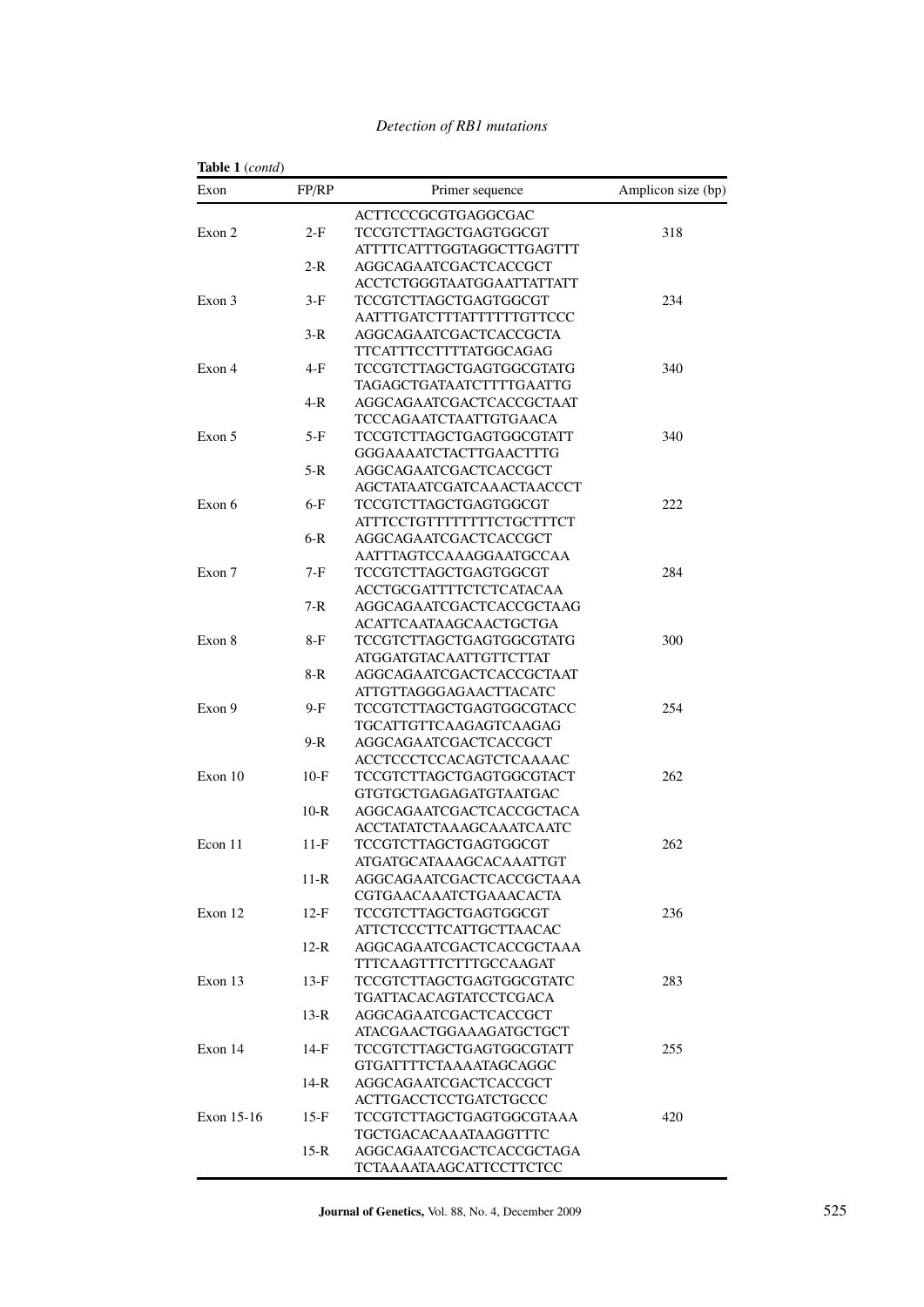| Table 1 (contd) |         |                                 |                    |
|-----------------|---------|---------------------------------|--------------------|
| Exon            | FP/RP   | Primer sequence                 | Amplicon size (bp) |
| Exon 17         | $17-F$  | TCCGTCTTAGCTGAGTGGCGTACT        | 345                |
|                 |         | AGCTCAAGGGTTAATATTTCAT          |                    |
|                 | $17-R$  | AGGCAGAATCGACTCACCGCTATT        |                    |
|                 |         | <b>GTTAGCCATATGCACATGAATG</b>   |                    |
| Exon 18         | $18-F$  | TCCGTCTTAGCTGAGTGGCGTATT        | 346                |
|                 |         | CTGACTTTTAAATTGCCACTGT          |                    |
|                 | $18-R$  | AGGCAGAATCGACTCACCGCTAAA        |                    |
|                 |         | TCTATTTGCAGTTTGAATGGTC          |                    |
| Exon 19         | $19-F$  | <b>TCCGTCTTAGCTGAGTGGCGTACT</b> | 305                |
|                 |         | ACTGTGATTCTTAGCCAACTTGAAA       |                    |
|                 | $19-R$  | AGGCAGAATCGACTCACCGCT           |                    |
|                 |         | AATGATTTGAACCCAGTCAGCCTA        |                    |
| Exon 20         | $20-F$  | TCCGTCTTAGCTGAGTGGCGTATT        | 286                |
|                 |         | <b>GTAATTCAAAATGAACAGTAAA</b>   |                    |
|                 | $20-R$  | AGGCAGAATCGACTCACCGCTACA        |                    |
|                 |         | AGTAAGTAGGGAGGAGAGAAGG          |                    |
| Exon 21         | $21-F$  | TCCGTCTTAGCTGAGTGGCGTAGA        | 314                |
|                 |         | GGCTAAAAGAAAGAAAATGGTATTT       |                    |
|                 | $21-R$  | AGGCAGAATCGACTCACCGCTAAA        |                    |
|                 |         | ATGAGATCAAATGAATTACCTATG        |                    |
| Exon 22         | 22-F    | <b>TCCGTCTTAGCTGAGTGGCGTATT</b> | 303                |
|                 |         | CCTCAGACATTCAAACGTG             |                    |
|                 | $22-R$  | AGGCAGAATCGACTCACCGCTATA        |                    |
|                 |         | AGGGCTTCGAGGAATGTG              |                    |
| Exon 23         | $23-F$  | TCCGTCTTAGCTGAGTGGCGTAAA        | 312                |
|                 |         | TGTAATGGGTCCACCAAAAC            |                    |
|                 | $23-R$  | AGGCAGAATCGACTCACCGCTATC        |                    |
|                 |         | CCCCTCTCATTCTTTACTACTTC         |                    |
| Exon 24         | $24-F$  | TCCGTCTTAGCTGAGTGGCGTACT        | 238                |
|                 |         | CATCTCTGCAAAATTGTATATGG         |                    |
|                 | 24-R    | AGGCAGAATCGACTCACCGCTATT        |                    |
|                 |         | TGAATAACTGCATTTGGAAATT          |                    |
| Exon 25         | $25-F$  | TCCGTCTTAGCTGAGTGGCGTATT        | 392                |
|                 |         | TGCCTGATTTTTGACACACC            |                    |
|                 | $25-R$  | AGGCAGAATCGACTCACCGCTAAA        |                    |
|                 |         | CTTGGCATGAAAGAAATTGG            |                    |
| Exon 26         | $26-F$  | TCCGTCTTAGCTGAGTGGCGTAAT        | 247                |
|                 |         | CGAAAGCATCATAGTTACTGGA          |                    |
|                 | $26-R$  | AGGCAGAATCGACTCACCGCTATA        |                    |
|                 |         | ACGAAAAGACTTCTTGCAGTGT          |                    |
| Exon 27         | $27-F$  | <b>TCCGTCTTAGCTGAGTGGCGTAGC</b> | 242                |
|                 |         | <b>ATAATATATATGGCAGCCACTT</b>   |                    |
|                 | $27-R$  | AGGCAGAATCGACTCACCGCTAAA        |                    |
|                 |         | TGAATCCAGAGGTGTACACAGT          |                    |
| Exon 6          | $IC-6F$ | <b>TCCGTCTTAGCTGAGTGGCGTACT</b> | 291                |
| of BIGH3        |         | <b>TTGGGACTATGCCTCTGTTG</b>     |                    |
|                 | $IC-6R$ | AGGCAGAATCGACTCACCGCTAGC        |                    |
|                 |         | AATGTGTCCCAAGCCTGG              |                    |
| Universal       | Univ-F  | <b>TCCGTCTTAGCTGAGTGGCGTA</b>   |                    |
| Primer          | Univ-R  | 6 Fam-AGGCAGAATCGACTCACCGCTA    |                    |
|                 |         |                                 |                    |

## *Vidya Latha Parsam et al.*

Sequences of primers used for amplifying the *RB1* gene exons as well as those for the *BIGH3* gene used as an internal control are given in the table. FP/RP stand for forward and reverse primers respectively. Details are in text.